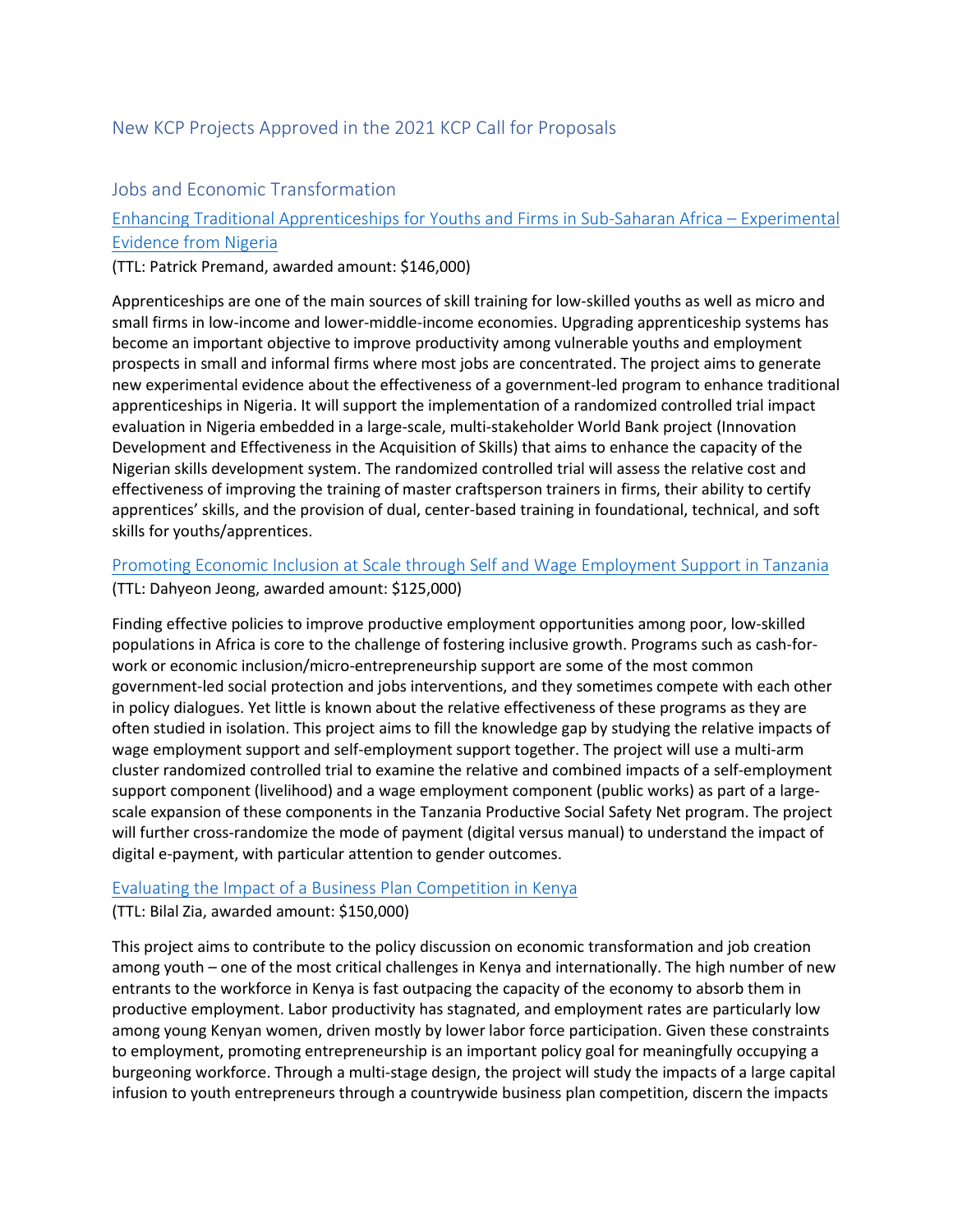of different amounts of capital, and identify which aspects of the business plan competition process are most effective in improving business performance and employment outcomes.

## [Making Working Capital Available to Marginally Riskier Firms](https://thedocs.worldbank.org/en/doc/6880f31ff76f9f0648f74ce9df25a982-0050072021/related/P125.pdf) (TTL: Caio Piza, awarded amount: \$130,000)

Micro, small, and medium-size enterprises (MSMEs) are an essential part of economies, yet they often face challenges when trying to access credit. This project aims to provide insights on the impact of offering credit to financially constrained MSMEs, thus informing the debate on policies to address the MSME finance gap. The project will partner with the Brazilian Small Business Support Service (SEBRAE) to study different ways of extending credit to financially constrained MSMEs. It revolves around SEBRAE's emergency credit line, which was launched in June 2020 by its regional office in São Paulo, to help MSMEs access working capital during the pandemic crisis. The project will study the effect of the credit line on the performance of marginal borrowers – micro and small firms with a credit score just below the eligibility threshold. In addition, the project will compare their repayment behavior with that of MSMEs with credit scores above the threshold, to investigate whether extending credit to marginal borrowers would lower the repayment rates of the lenders' portfolios. It will also use data on firms' management practices collected by SEBRAE to study whether these data can be used to screen viable borrowers.

### Governance and Institutions

### [Optimal Design of Consumption Taxes: Evidence from India's Goods and Services Tax](https://thedocs.worldbank.org/en/doc/6880f31ff76f9f0648f74ce9df25a982-0050072021/related/P111.pdf) (TTL: Pierre Bachas, awarded amount: \$70,000)

This project aims at informing policy debates on how to raise tax revenues without hurting growth and impacting vulnerable households. It will quantify the trade-offs induced by multiple consumption tax rates, in the context of the largest reform of the goods and services tax (GST) in India. The project will exploit a confidential administrative data set comprising the universe of GST tax returns in the State of Karnataka over a two-year period, starting at the implementation of the GST in 2017. The administrative tax data will be combined with data on statutory tax rates of goods and services over time. These data will also be combined with survey data on household expenditures to study the equity gains due to rate differentiation, and data from the Annual Survey of Industries to proxy for the size of the informal sector in each industry. The project will help estimate the losses in tax revenue generated by differentiated tax rates and the shares due to tax evasion, firms shifting to the informal sector, or mislabeling of products as lower-taxed products. Thus, the project will provide evidence on whether multiple tax rates can be justified on equity or efficiency grounds.

## [Recording Small Receipts: Digital Technology Adoption at the](https://thedocs.worldbank.org/en/doc/6880f31ff76f9f0648f74ce9df25a982-0050072021/related/P123.pdf) Margin of Formalization (TTL: Florence Kondylis, awarded amount: \$176,000)

This project aims to provide evidence on the impact of digital technology adoption on firm growth and how to improve tax administration efficacy and tax compliance. Corporate income taxes are an important source of tax revenue in developing countries. However, corporate income taxes are also vulnerable to evasion – firms often overreport costs to reduce taxes owed. The introduction of digital technologies that record transactions may reduce accounting costs and in turn enable firm growth, while also reducing tax evasion. Recently, the Rwanda Revenue Authority announced a new policy, Electronic Billing Machine (EBM) for All, which mandates the use of digital receipts for itemized costs in corporate income tax filings in Rwanda. The policy has wide-ranging implications: new requirements for large firms will introduce a tax disadvantage to firms that do not adopt an EBM. The project will use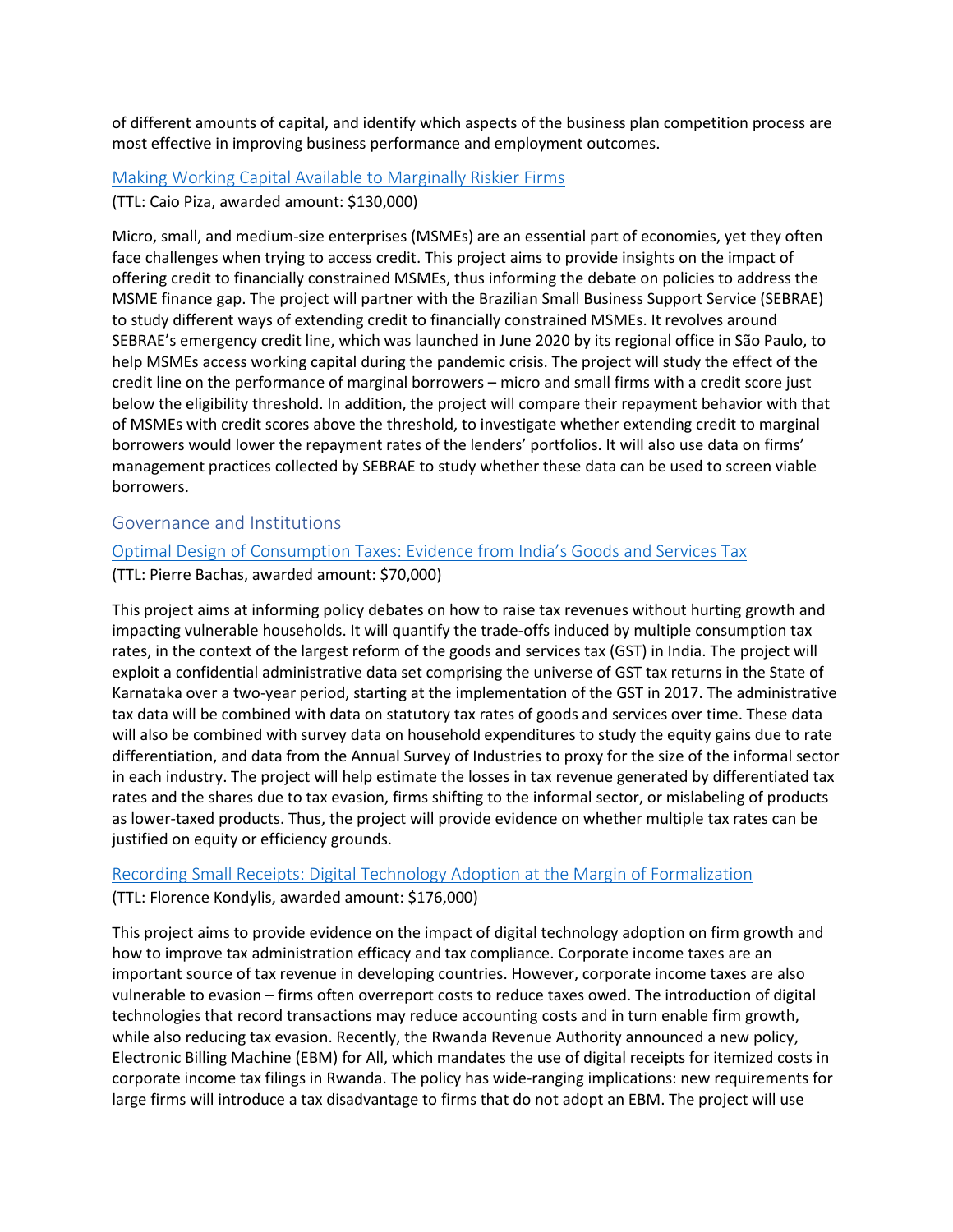these policy changes, combined with a complementary experiment, to estimate the impacts of EBM for All on large firms (separating reporting and real responses) and small firms (separating negative impacts through the tax disadvantage, and positive impacts through incentivized adoption). Through the Executive Organ forum, it will be possible to feed these research insights directly into administrative policy formation, contributing to better governance.

#### [Understanding How Public Officials Learn through In-Service Training](https://thedocs.worldbank.org/en/doc/6880f31ff76f9f0648f74ce9df25a982-0050072021/related/P139.pdf)

(TTL: Daniel Rogger, awarded amount: \$74,065)

The incentives and capacity of public servants to acquire and act on new information are crucial elements of state effectiveness in service delivery. The interaction of incentives and hierarchy is particularly important in public administration, where many activities are noncontractible and tenures are long, implying that the qualities of those in service are critical to the performance of government. This project aims at better understanding the determinants of effective in-service training, and thus an element of state capacity. The project will conduct a randomized controlled trial implemented in collaboration with Ethiopia's Federal Civil Service's core training center – the Ethiopian Management Institute – to introduce interventions and investigate the impact of supervisory involvement in training activities and learning by public servants. It will try to answer several questions. For example, how do interactions between managers and their reports during in-service training impact the incentives to learn and build capabilities between them? And what are the mechanisms that determine the nature of these effects?

### [Public Procurement and Firm Behavior](https://thedocs.worldbank.org/en/doc/6880f31ff76f9f0648f74ce9df25a982-0050072021/related/P137.pdf)

(TTL: Vincenzo Di Maro, awarded amount: \$196,000)

This project aims at informing policy debates on employment generation and growth in firms in the context of public procurement. The project will study the link between public procurement and firms through two main channels, with a specific focus on small and medium-size enterprises (SMEs). First, the project will study whether preferential treatment programs for improving SME participation impact the growth and survival of such firms. It will use both administrative data and an experimental design to study these programs where possible. Second, the project will analyze whether non-targeted procurement practices, such as policies that make public procurement open, competitive, accessible, and inclusive for all firms, are effective in encouraging participation of SMEs and sustaining their growth and survival. It will exploit the rich administrative data in Croatia, Romania, Colombia, and Brazil to run fixed effects regressions to estimate the variation in payment efficiency and transparency of public procurement on various outcomes of interest. The study will inform future policy making on procurement practices that may encourage firm participation and the trade-offs or potential distortionary effects of implementing them.

## Climate Change

[Leveraging Building Energy Codes and Standards for Climate Change Mitigation](https://thedocs.worldbank.org/en/doc/6880f31ff76f9f0648f74ce9df25a982-0050072021/related/P133.pdf) (TTL: Jayashree Srinivasan, awarded amount: \$197,896)

Buildings account for a third of total final energy consumption globally and are responsible for two-fifths of all global greenhouse gas emissions. This project aims at filling an important knowledge gap in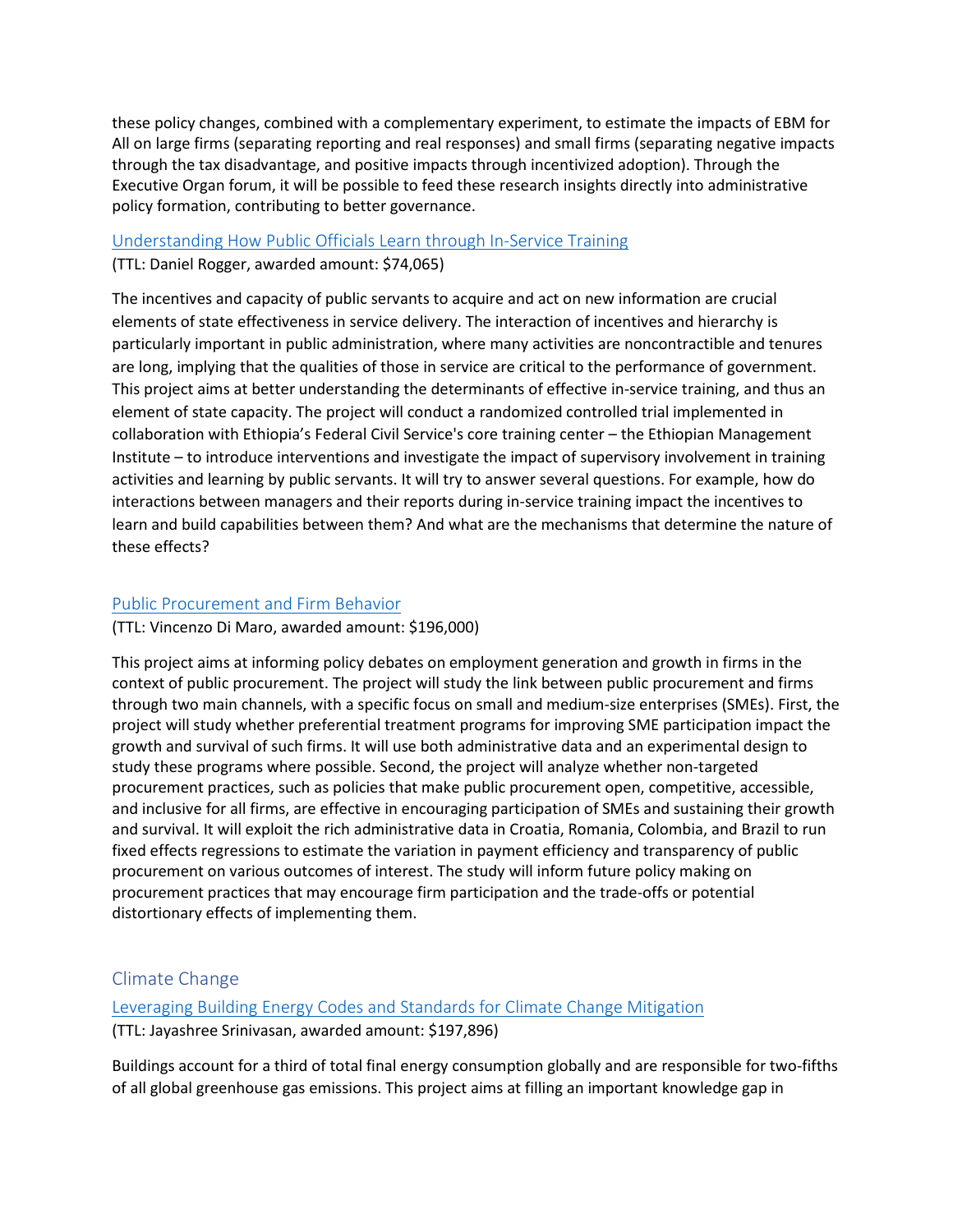developing countries on how to leverage legal and institutional frameworks to battle climate change by mandating minimum energy efficiency performance standards in new and existing buildings. The project will collect data on three priority areas, focusing on data gaps and critical quantitative measurements that are not currently collected systematically or on a global scale. It will provide a new data set of quantitative and comparable measures of the adoption of building energy codes and standards, as well as their enforcement mechanisms and levels of compliance, in 191 cities across the world. The data will be collected through desk research on the relevant building codes and energy efficiency regulations and standards, as well as several rounds of communications with expert respondents to validate the information and understand the actual implementation and enforcement on the ground.

## [Does Mass Transit Investment Reduce Greenhouse Gas Emissions? An Empirical Test with New](https://thedocs.worldbank.org/en/doc/6880f31ff76f9f0648f74ce9df25a982-0050072021/related/P105.pdf)  [Satellite Data](https://thedocs.worldbank.org/en/doc/6880f31ff76f9f0648f74ce9df25a982-0050072021/related/P105.pdf)

#### (TTL: Susmita Dasgupta, awarded amount: \$200,000)

The need for rapid reduction of greenhouse gas (GHG) emissions has prompted an urgent discussion of alternative policy instruments. A critical debate focuses on the potential effectiveness of directed infrastructure investment as a complement to Pigouvian measures such as carbon pricing and emissions permit trading. While few question the potential importance of Pigouvian policies, their modest global uptake to date has raised questions about their political viability. The non-Pigouvian approach to GHG emissions reduction may be a viable alternative to global carbon pricing, but it remains largely untested in practice. This project will use new satellite-based GHG data to test econometrically the effectiveness of one type of directed infrastructure investment – subway systems – in reducing GHG emissions. The project will aim to answer a core strategic question: Has investment in subway systems produced lowercarbon cities? To illustrate the potential for improved measurement, the project will also develop a prototype GHG emissions performance index for all global cities with populations greater than 500,000, by combining the econometric results and the supporting database constructed for the analysis.

### Gender and Development

# [Validating Model-Based Estimates of Intra-Household Resource Allocation and Gender](https://thedocs.worldbank.org/en/doc/6880f31ff76f9f0648f74ce9df25a982-0050072021/related/P119.pdf)  [Differences in Consumption Poverty](https://thedocs.worldbank.org/en/doc/6880f31ff76f9f0648f74ce9df25a982-0050072021/related/P119.pdf)

(TTL: Talip Kilic, awarded amount: \$200,000)

Lack of knowledge about intra-household inequalities and gender gaps in poverty is a serious weakness of the current global poverty monitoring framework. This project aims to understand the relative accuracy and precision of model-based estimates of intra-household resource allocation and individual consumption poverty vis-à-vis gold standard data collection approaches that yield observed resource shares and consumption poverty estimates. The project will build on a previous KCP grant on "Intra-Household Allocation of and Gender Differences in Consumption Poverty" under KCP Phase III that developed a simplified, yet still theory-consistent, ordinary least squares–based strategy to use existing household survey data and estimate individual-level resource shares. The project plans to validate the approach through a randomized survey experiment in one low-income or lower-middle-income country through three different angles. The findings of the research project could have potentially large implications for social protection and broader development programs that rely on household-level targeting approaches for beneficiary identification.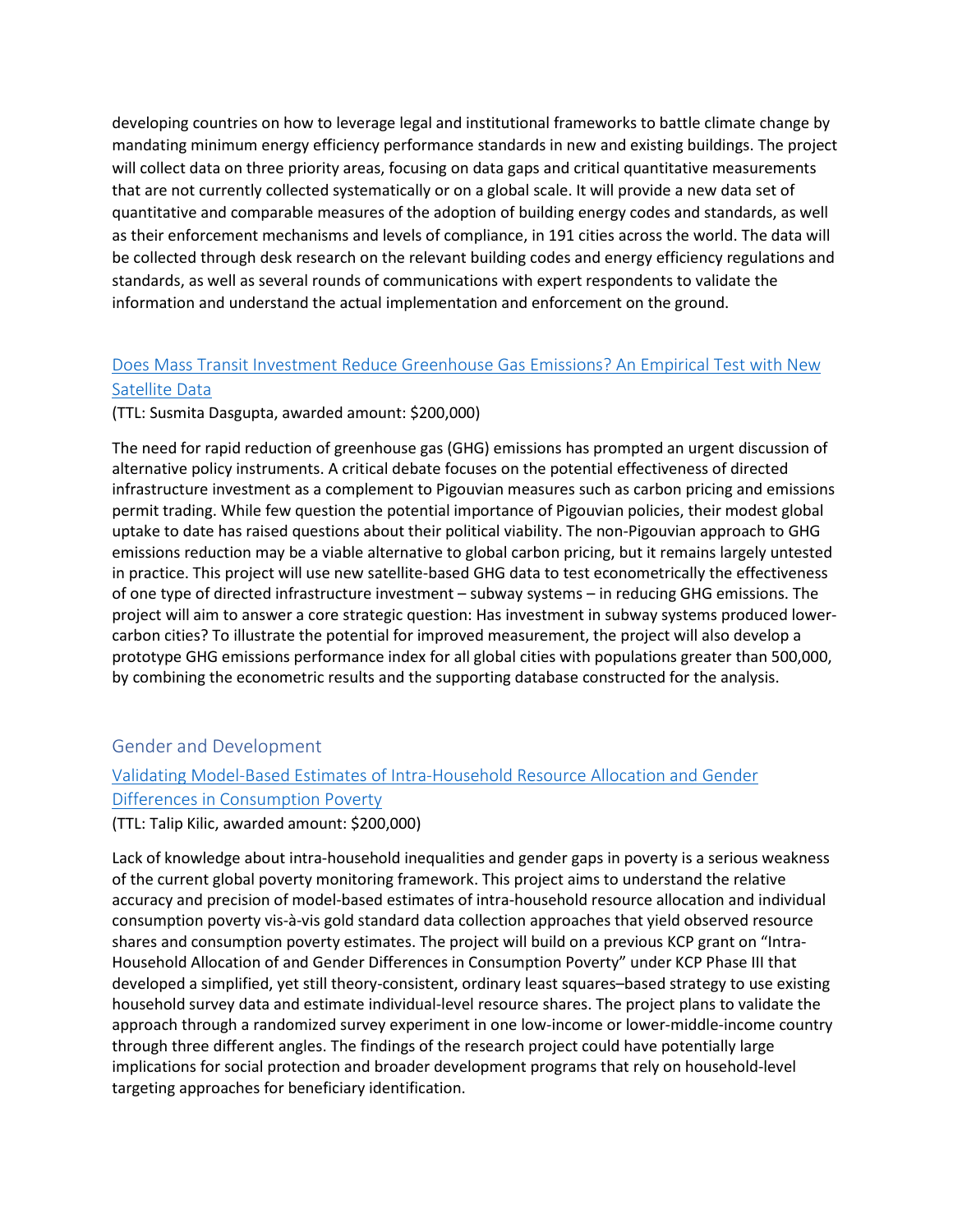#### [The Collection and Analysis of Gender Differentials in Well-Being Narratives](https://thedocs.worldbank.org/en/doc/6880f31ff76f9f0648f74ce9df25a982-0050072021/related/P129.pdf)

(TTL: Vijayendra Rao, awarded amount: \$200,000)

This project aims to shed new light on conceptions of well-being, with narrative data from households. The project will use newly developed tools from linguistics and machine learning to expand understanding of the conceptualization of well-being, as well as the gender differences in such conceptualizations, by collecting and analyzing open-ended narrative data. These narrative data will then be related to more conventional survey data, which were previously collected from the same study subjects, on consumption, income, assets, subjective well-being, education, mental health, household demographic information, and biomarkers (cortisol). A triangulation of more traditional data with narrative data will yield a sense of the promise and possible uses of narrative data analysis in supplementing traditional poverty and gender analysis. How the constructs of well-being and poverty are conceived and measured is central to the World Bank's twin goals of poverty reduction and shared prosperity. If the project findings lead to a new assessment of the distribution of individual and household welfare, it could help in targeting/implementation of anti-poverty programs and influence policy making.

### [Childcare Indicators and Research: Measuring Legal Frameworks for Childcare Provision](https://thedocs.worldbank.org/en/doc/6880f31ff76f9f0648f74ce9df25a982-0050072021/related/P112.pdf)

(TTL: Alena Sakhonchik, awarded amount: \$130,000)

Access to childcare is essential for women's participation in the labor market. The role of legal and regulatory frameworks for the provision of childcare services and the existence of potential legal hurdles to provision and uptake of such services have been insufficiently explored. Embedded in the World Bank's Women, Business and the Law project, the research will fill this knowledge gap by contributing new data and analysis measuring legal and regulatory frameworks for childcare provision. Building on existing Women, Business and the Law methodology, the project will investigate the role of legal and regulatory frameworks in the provision of childcare around three pillars – availability, affordability, and quality – through new data. By providing a reliable and comparable measure of the legal environment for the provision of childcare, the proposed data set, indicators, and analysis will be valuable tools for identifying good practices and comparing countries on how conducive their legal frameworks are for the provision of affordable and quality childcare services.

## [Lack of Employability Skills and Informational Barriers to Female Labor Force Participation in](https://thedocs.worldbank.org/en/doc/6880f31ff76f9f0648f74ce9df25a982-0050072021/related/P106.pdf)  [India: Evidence from Two Randomized Controlled Trials](https://thedocs.worldbank.org/en/doc/6880f31ff76f9f0648f74ce9df25a982-0050072021/related/P106.pdf)

#### (TTL: S Anukriti, awarded amount: \$200,000)

This project aims to contribute to the policy debate on jobs and human capital development and explore policy options for India to address its worsening female labor force participation. The project will examine whether the lack of employability skills and informational barriers to job search are significant drivers of India's low female labor force participation rate, and whether these barriers can be overcome through the virtual provision of employability skills training, personalized assistance to find internships, informational talks by industry leaders, and access to a Glassdoor-type job information portal. The project will conduct two randomized controlled trials (RCTs) with young women who are enrolled in or have recently graduated from vocational training institutes. The first RCT will evaluate the impact of an